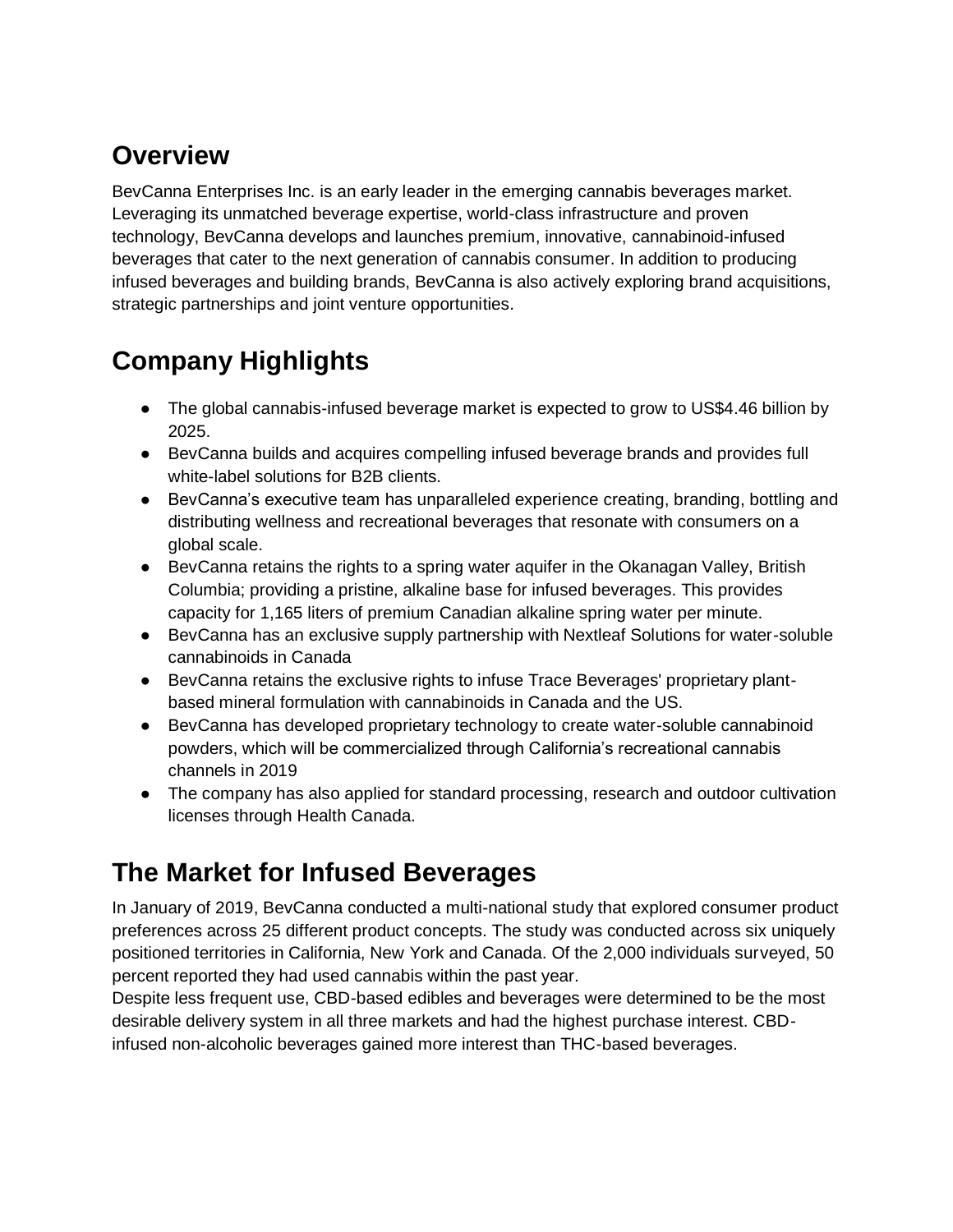#### % SAYING DEFINITELY / PROBABLY WOULD PURCHASE (ASSUMING LEGAL)

| <b>CBD-based non-alcoholic beverage 55</b> |    |                                         |                   |
|--------------------------------------------|----|-----------------------------------------|-------------------|
|                                            |    | <b>CBD-based non-alcoholic beverage</b> | 55                |
|                                            |    | THC-based non-alcoholic beverage        | 52                |
| THC-based non-alcoholic beverage           | 44 | Non-alcoholic beverage (CBD + THC) 51   |                   |
|                                            |    | Non-alcoholic beverage (CBD + THC) 46   | BASE: FULL SAMPLE |

BevCanna's research study indicated a growing interest in cannabis-infused beverages. According to a report by [Zion Market Research,](https://www.globenewswire.com/news-release/2019/02/14/1725129/0/en/Global-Cannabis-Beverages-Market-Will-Reach-USD-4-464-Million-By-2025-Zion-Market-Research.html) the global cannabis beverages market was valued at US\$1.61 billion in 2018 and is expected to reach US\$4.46 billion by 2025. Market expansion is being fueled by the growing demand for wellness products, as more consumers seek healthier alternatives to inhaling cannabis.

### **Unparalleled Expertise**

The BevCanna team has decades of experience creating, branding and distributing wellness and recreational beverages that resonate with consumers on a global scale. They've built unmatched expertise in the emerging cannabis beverage space and are leveraging this knowledge to commercialize innovative infused beverage products for in-house brands and white-labeled products in medical, therapeutic and recreational markets across the globe. As beverage and bottling experts, members of the team have worked with leading brands such as Mike's Hard Lemonade, Vega and Trace Beverages, the world's first plant-based functional water beverage with natural product certification through Health Canada.

**Board Chair, Marcello Leone**: Founder and CEO of Naturo Group Investments, where he oversaw the development of the Trace Beverage brand and Naturo Aqua product lines with over 3,000 Canadian points of distribution, while consolidating and acquiring ownership and expanding a world-class bottling facility in Osoyoos, BC.

**CFO and Director, John Campbell** (CA/CPA/CFA/MBA) has over 30 years of investment management experience as a securities analyst, investment banker, M&A specialist, and money manager with Camlin Asset Management Ltd., CWC Capital Ltd., Pemberton Securities and The Jim Pattison Group.

**Chief Commercialization Officer, Emma Andrews** (BA, RHN, NPDP) heads commercialization and go-to-market strategy for BevCanna, including oversight of technology and product development. Emma previously led product innovation, consumer and retail education programs at Vega, the category leader in plant-based nutrition, prior to its acquisition by WhiteWave Foods (NYSE: WWAV) for \$700 million.

**Brand and Innovation Partner, Don Chisholm** has over 30 years of experience creating innovative global brands in consumer-packaged goods and alcohol categories. Don's vision and entrepreneurialism at the helm of his agency, Dossier Creative, has established him as a trusted advisor, with successes including Vega, The Little Potato Company and Mike's Hard Lemonade. **President, Martino Ciambrelli** has 35 years of consumer-packaged goods experience. He has led multiple sales teams in Western Canada for nationally recognized brands, including PepsiCo, Frito-Lay, Lindt of Switzerland, Johnvince Foods and Planters Peanuts Canada.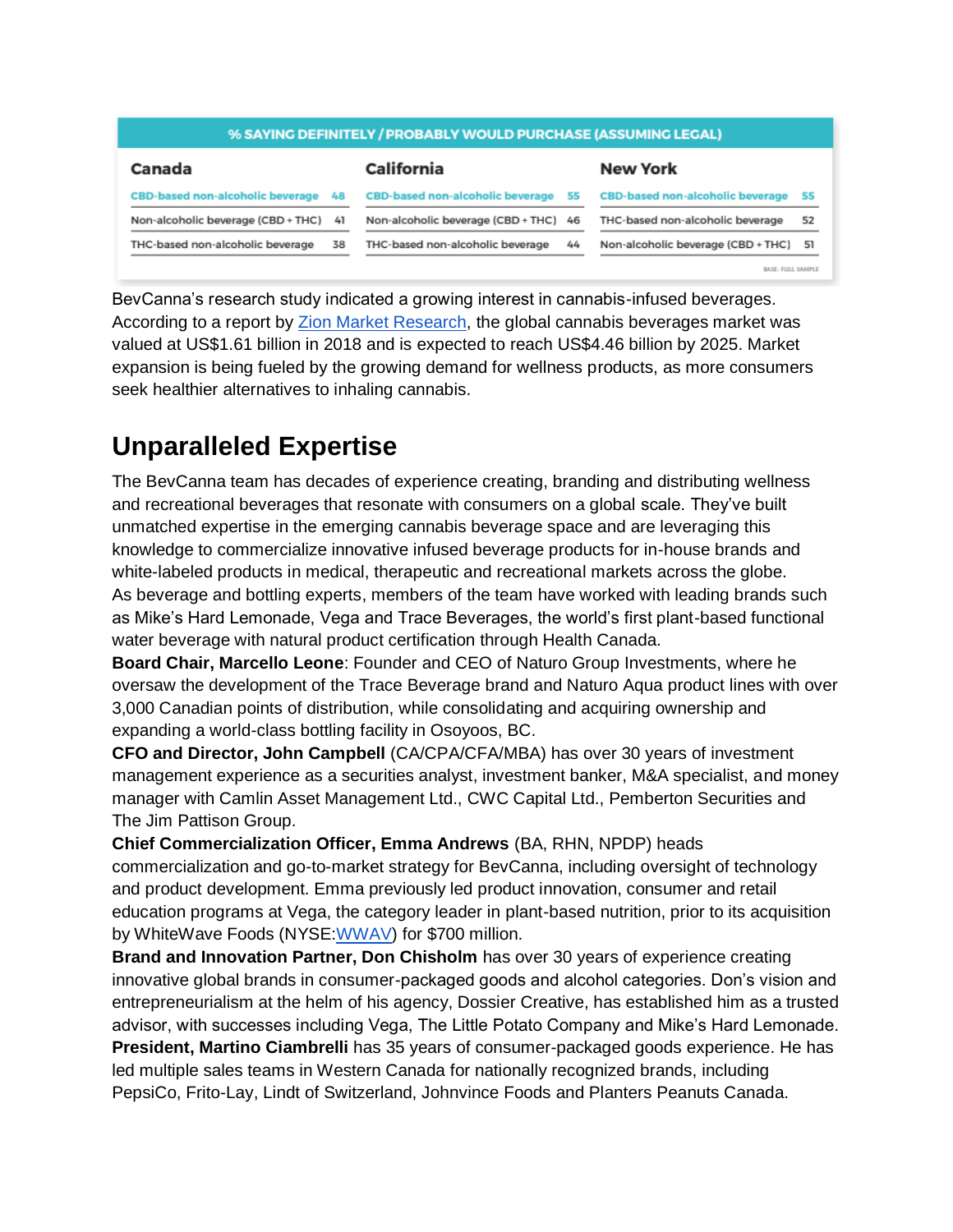**VP - Corporate Strategy, Connor Cruise** is the President of Cruise Capital Ltd, and Vice-President at Intrynsyc Capital Corp, a registered exempt market dealer. Connor played an integral role in the early-stage financings of Aphria Inc., a TSX-listed licensed producer, and National Access Cannabis (TSXV:META).

**Director, Phil Fontaine** is a special advisor of the Royal Bank of Canada. Phil served as National Chief of the Assembly of First Nations for an unprecedented three terms and is a member of the Order of Manitoba. Phil has also received a National Aboriginal Achievement Award, the Equitas Human Rights Education Award, a Distinguished Leadership Award from the University of Ottawa, the Queen's Diamond Jubilee and most recently was appointed to the Order of Canada.

**Director, Matthew Christopherson** is President and CEO of Higharchy Cannabis Group, a company focused on cannabis retail experiences. Matthew previously held the role of VP, Business Development for Keirton Inc., a market leading manufacturer of cannabis harvesting machines (the Twisted Trimmer). He also co-founded Peruvian stevia grower, Stevia One, as well as Lift & Co, Canada's leading cannabis media platform.

### **Business Strategy**

BevCanna is focused on remaining capital-light and creating value for its shareholders through innovative brands, product formulations, strategic partnerships and licensing agreements. Through BevCanna's core business of developing and bottling infused beverages for the cannabis market, the company is on course to become a vertically-integrated operation. BevCanna already possesses the expertise and infrastructure required for processing, brand development and bottling. Once the company has received its license for cultivation, BevCanna will fully realize its vision of becoming a vertically-integrated operation.

# **Core Capabilities**



### *Core Competencies*

BevCanna's initial commercialization strategy focuses on penetrating the California cannabis market through regulated retail with recreational cannabis beverage brands. This will include a range of water-soluble powders and drink mixes. California's cannabis market is expected to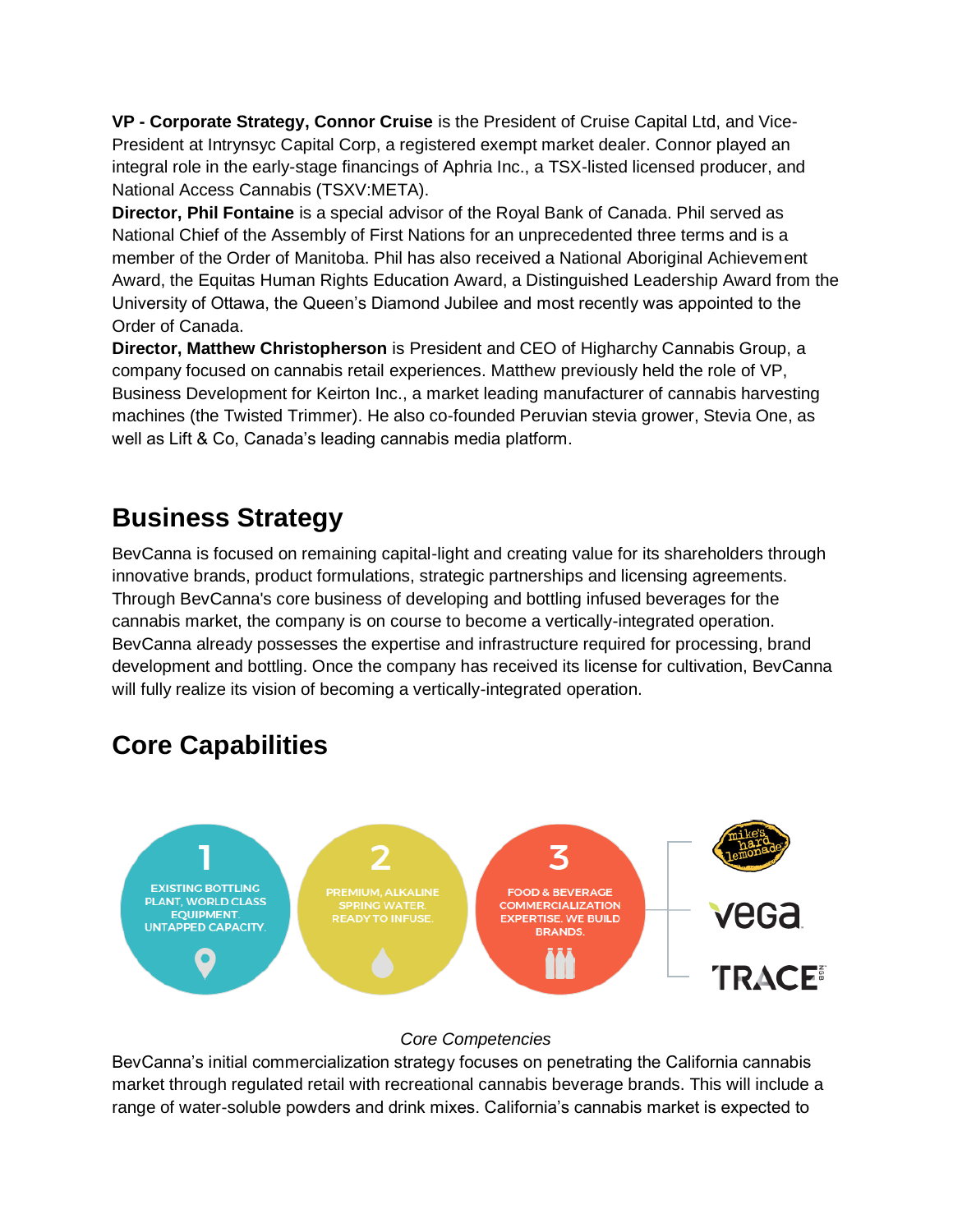reach [\\$50 billion by 2026](https://www.prnewswire.com/news-releases/california-cannabis-market-expected-to-reach-51-billion-market-value-685917412.html) and is the largest cannabis market in North America, holding over 30 [percent](https://www.businessinsider.com/legal-weed-market-to-hit-10-billion-in-sales-report-says-2017-12) of legal cannabis product sales. BevCanna will use its solid foundation within the California market as a springboard for national expansion once cannabis is federally regulated. BevCanna's Canadian strategy focuses on the second wave of cannabis legalization. Health Canada is expected to [release](https://www.cbc.ca/news/canada/ottawa/cannabis-legalization-second-wave-edibles-1.4901297) regulations for cannabis-infused products, including edibles and beverages, by October 2019. Until the regulations are finalized, the company will focus on preparation of its 100-acre outdoor cultivation site, and will continue to develop its innovative products and brands in California. After solidifying its foothold in the US and Canadian markets, BevCanna will next set its sights on global expansion.

### **Proprietary technology and resources**

BevCanna's flexible and scalable manufacturing process produces a diverse array of cannabinoid-infused beverages (including CBD and THC) with product capabilities that range from powders and shots to ready-to-drink items. The company's global relationships and vertically-integrated operations in Canada also provide unparalleled access to premium resources:

- In Canada, using their own biomass, sourced from a soon-to-be licensed Okanagan outdoor cultivation site, or a licensed cultivators' own biomass. Cannabinoids are extracted, refined and purified using a patented process through an exclusive processing agreement with Nextleaf Solutions. The cannabinoids are then infused into pristine alkaline British Columbian spring water, sourced from an on-site aquifer. BevCanna will launch their proprietary brands, and those of their white-label partners, in October 2019, when regulations for beverages take effect.
- In the US (California), BevCanna is commercializing a unique, proprietary technology for water-soluble powder through their own consumer brands, with a strategic vision of becoming a white-label supplier to other B2B partners. These proprietary brands will be launched in California through regulated retail channels.

BevCanna's existing infrastructure also offers a competitive advantage. The company's 40,000 square-foot, HACCP-certified and Health Canada approved facility in the Okanagan Valley sits on 315 acres of land with water rights to an aquifer, providing premium alkaline spring water. The water is naturally filtered through strata of sedimentary rock, ensuring its purity. The facility can currently produce 1,165 liters of Canadian premium alkaline spring water per minute through the existing wells on the property.

### **Products and Brands**

BevCanna is targeting the recreational cannabis markets within Canada and the US, with eventual plans to expand globally. The company will offer products for a variety of consumer segments, including value, craft and premium quality cannabis products.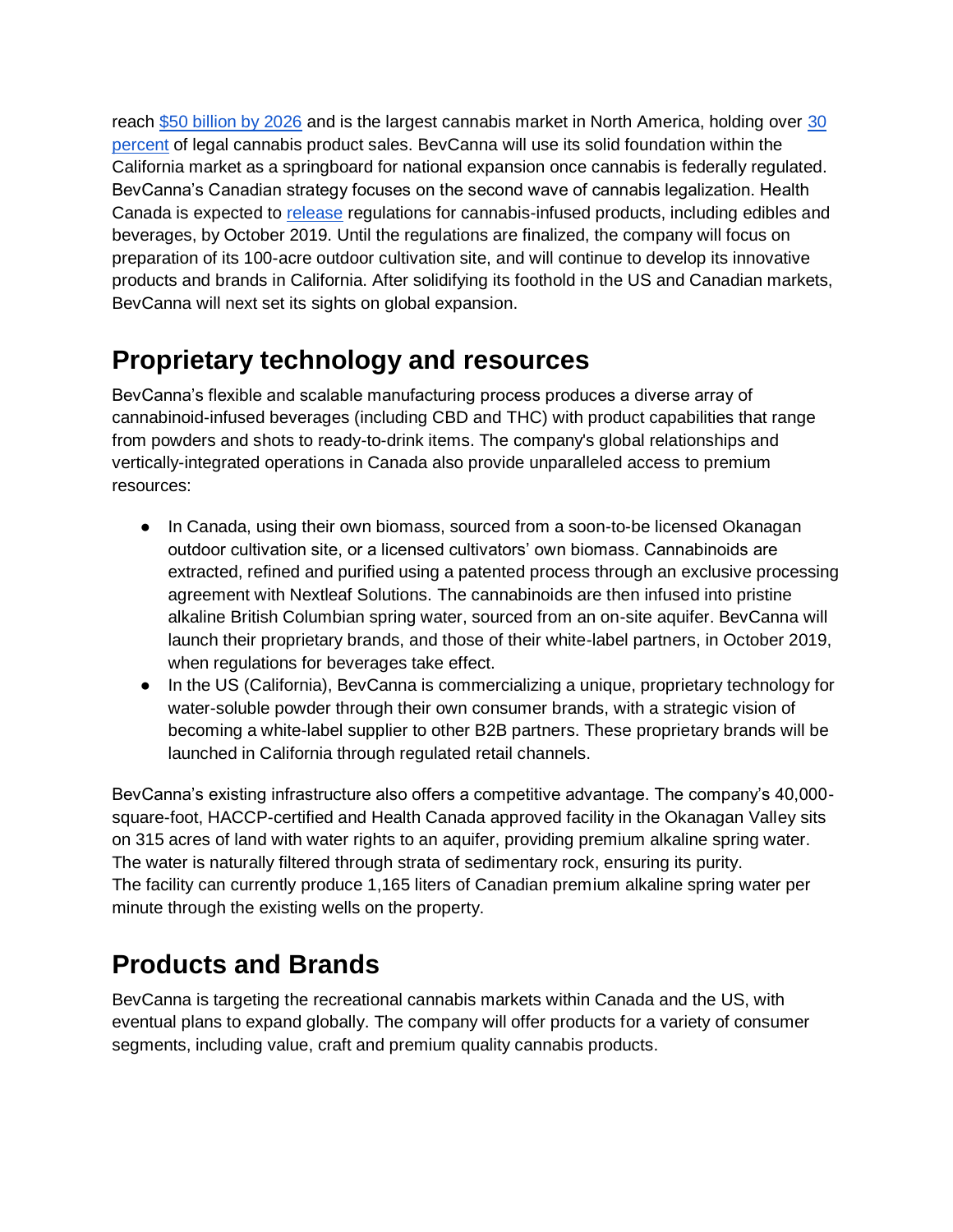

Throughout 2019 and into 2020, BevCanna will release a variety of cannabis-infused beverage products in California including alkaline spring water, carbonated and flavor-infused water. The company also intends to release a range of water-soluble powders.

### **Partnerships**

In Canada, BevCanna has signed an agreement with Nextleaf Solutions (CSE[:OILS\)](https://investingnews.com/stock-information/?symbol=oils:cc), a cannabis processing company with multiple patents for an industrial-scale extraction and distillation process that produces an odorless, tasteless, water-soluble THC and CBD. The strategic partnership includes an exclusive supply agreement that allows BevCanna to utilize Nextleaf's patented extraction and distillation process. The company then infuses the water with flavor, CBD or THC before distributing the finished product through its channels within Canada and the US.

Nextleaf will act as BevCanna's exclusive water-soluble infusion technology partner in Canada. The partnership enables BevCanna to release a tasteless, odorless and homogenous product that is shelf stable with a quick onset time, eliminating the need for excess sugar or flavormasking.

In the US, BevCanna has entered into an exclusive agreement with a California-based cannabis research and development company to acquire their proprietary technology for water-soluble powders, which they intend to commercialize in late 2019. Formulations using this technology are currently being tested and validated through a research lab in Berkley, California.

## **Naturo Springs Facility**

The Okanagan Valley is known for its fertile soils and optimal growing conditions. The area is home to over 100 wineries and over 2,400 hectares of planted vineyards and orchards.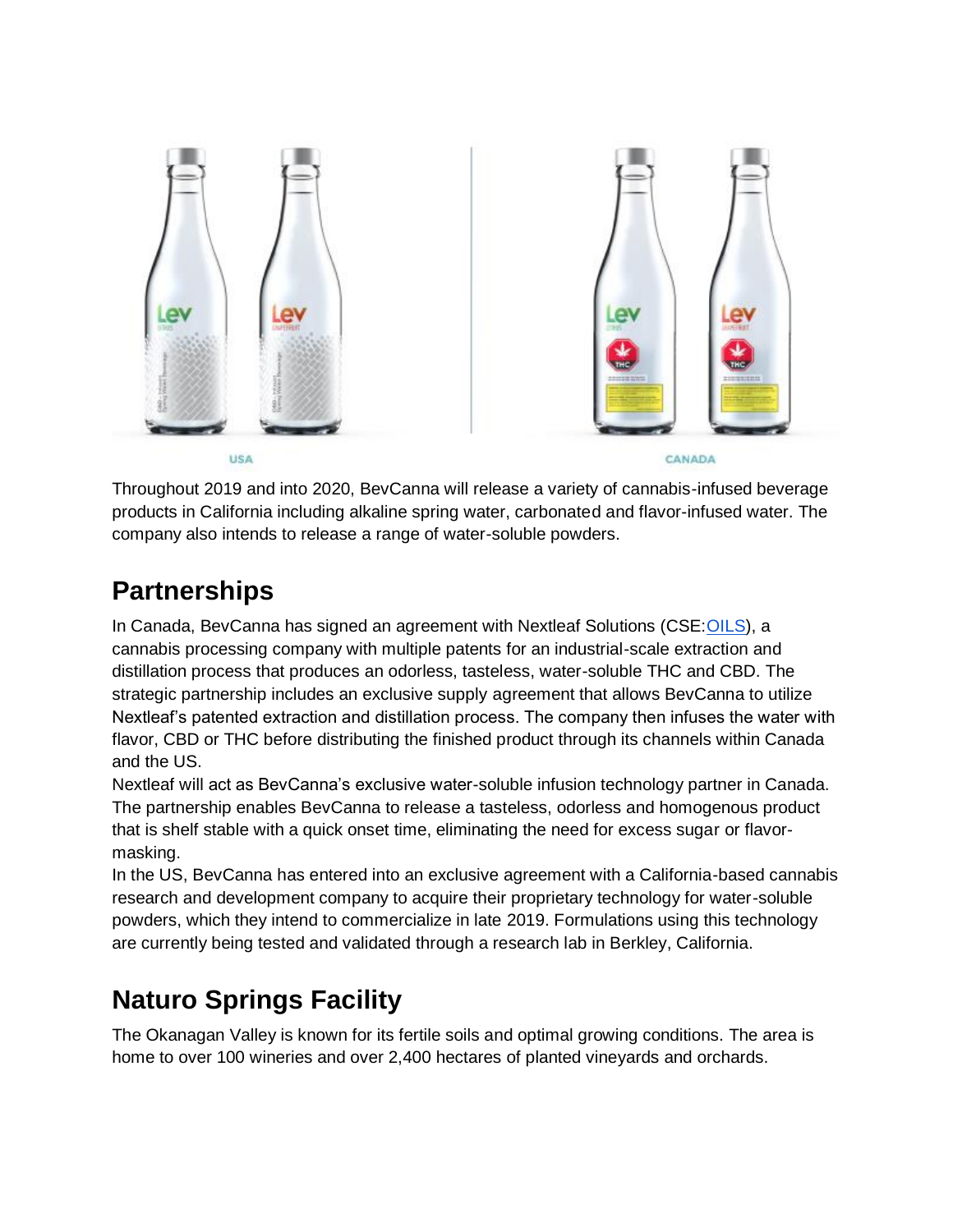

#### *Naturo Springs*

BevCanna holds the rights to a spring water aquifer on-site at its Naturo Springs bottling facility in Bridesville, British Columbia. With all bottling completed on-site, the alkaline spring water moves directly from the well to processing, never having been touched by human hands, ensuring a pristine quality. The facility is currently capable of producing 1,165 liters of Canadian premium alkaline spring water per minute through the existing wells on the property. As of December 31st, 2017 the Canadian government imposed a moratorium on the granting of new water permits to businesses, thereby creating a significant barrier to entry for cannabis companies seeking entry into the infused beverages space.

BevCanna's bottling operation, spring water aquifer and 100-acre outdoor cultivation site are situated on 315 acres of Agricultural Land Reserve (ALR) in the Okanagan. There is an existing 40,000-square-foot, HACCP-certified facility on the property. The property has been preapproved by the Agricultural Land Commission for expansion of the facility up to 170,000 square feet as BevCanna grows its business.

### **In Summary**

BevCanna is leveraging its decades of experience in the beverages market to develop and launch innovative cannabinoid-infused beverages. The company is also actively exploring brand acquisitions, strategic partnerships and joint venture opportunities as they work towards becoming a vertically-integrated operator with an international presence.

BevCanna holds the rights to a spring water aquifer and 100-acre outdoor cultivation site in the Okanagan Valley. The 40,000-square-foot, HACCP certified facility already built on-site is capable of producing 1,165 liters of alkaline spring water per minute through the existing wells on the property. BevCanna has been pre-approved by the Agricultural Land Commission for an expansion of the facility up to 170,000 square feet as the company grows.

*\*Disclaimer: This profile is sponsored by BevCanna Enterprises Inc. This profile provides information which was sourced by the Investing News Network (INN) and approved by BevCanna Enterprises Inc., in order to help investors learn more about the company.*